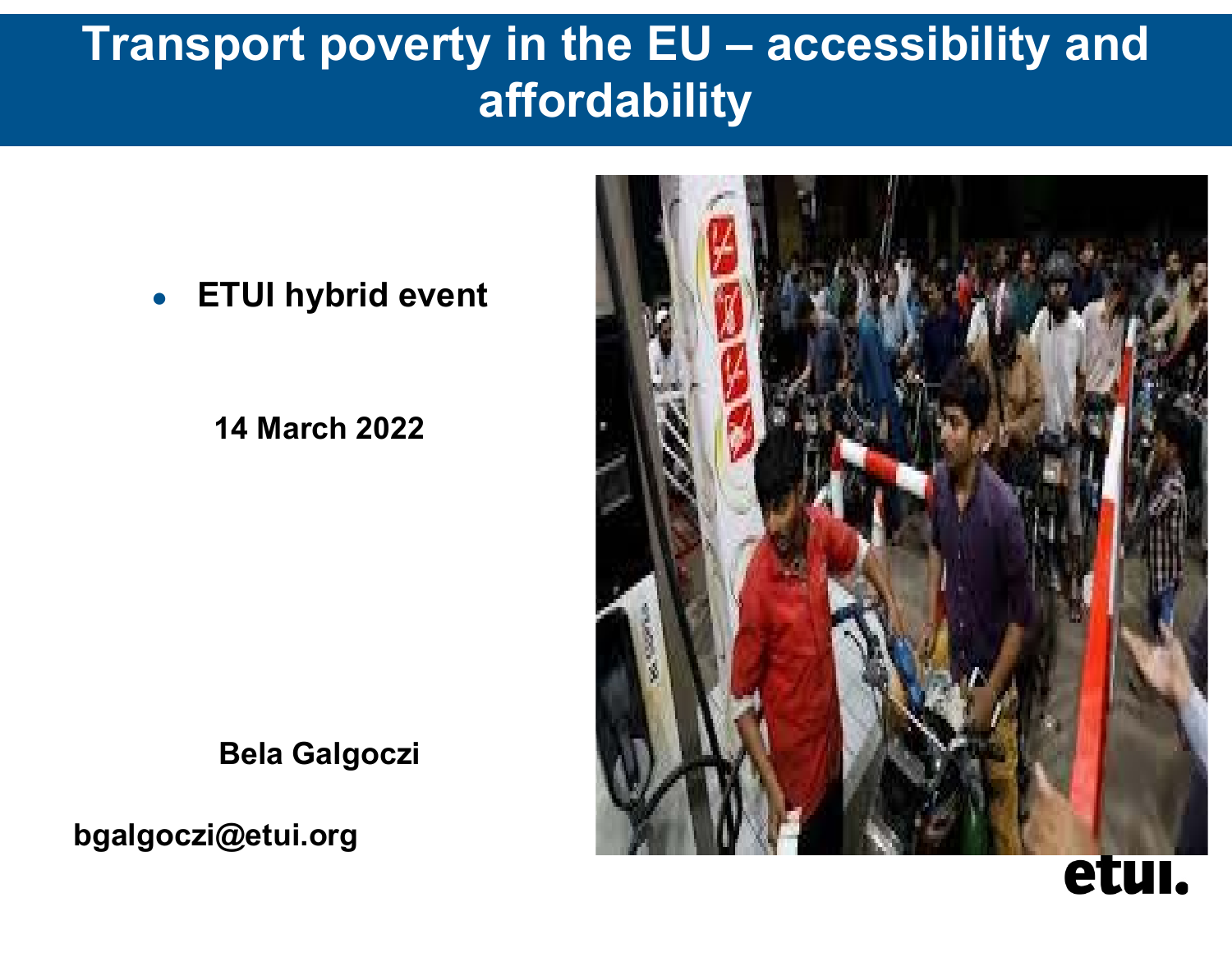

- ●• Background
- ●Environment/climate/social inequalities
- ●Multiple dimensions, scope and scale
- ● distributional effects – accessibility and affordability of low carbon mobility
- ● Between and within countries (rural / urban divide)
- ●• Individual vs public transport – on demand mobility services

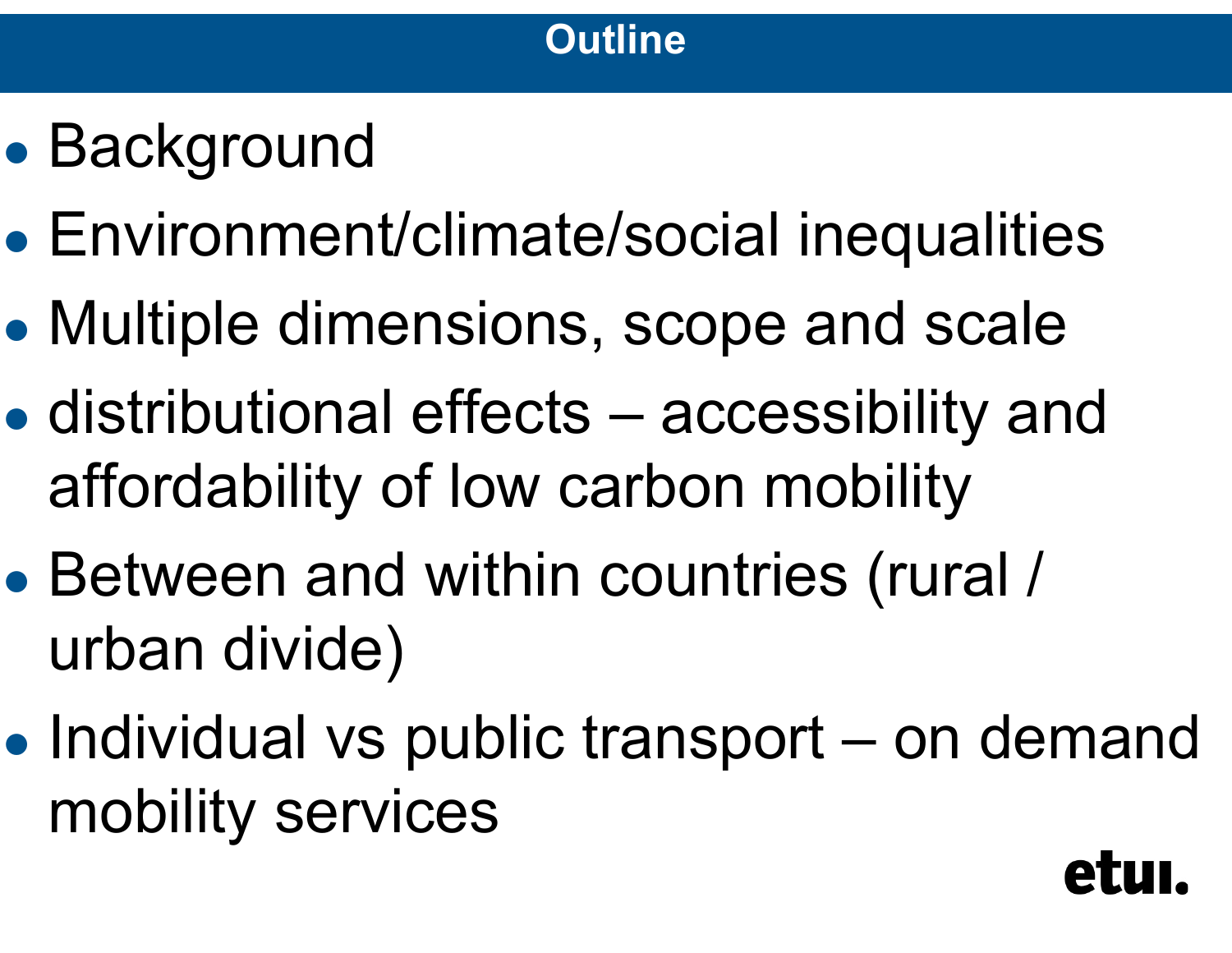- Transport makes up 27% of total EU emissions and not decreasing > it is vital to cut it
- ●• Beside energy poverty, transport poverty is in policy focus, not least since the FF55 package with the ETS2
- ● Russia` aggression highlighted the EU`s long term fossil fuel dependence and the need to get out of it
- ●the new geopolitical situation resulted in a price shock
- ● Address its worst effects without jeopardizing climate ambition - in the centre of policy debate
- ● Just transition is about fair burden sharing on way to net zero > address labour market transitions + distributional effects > dealing with transport poverty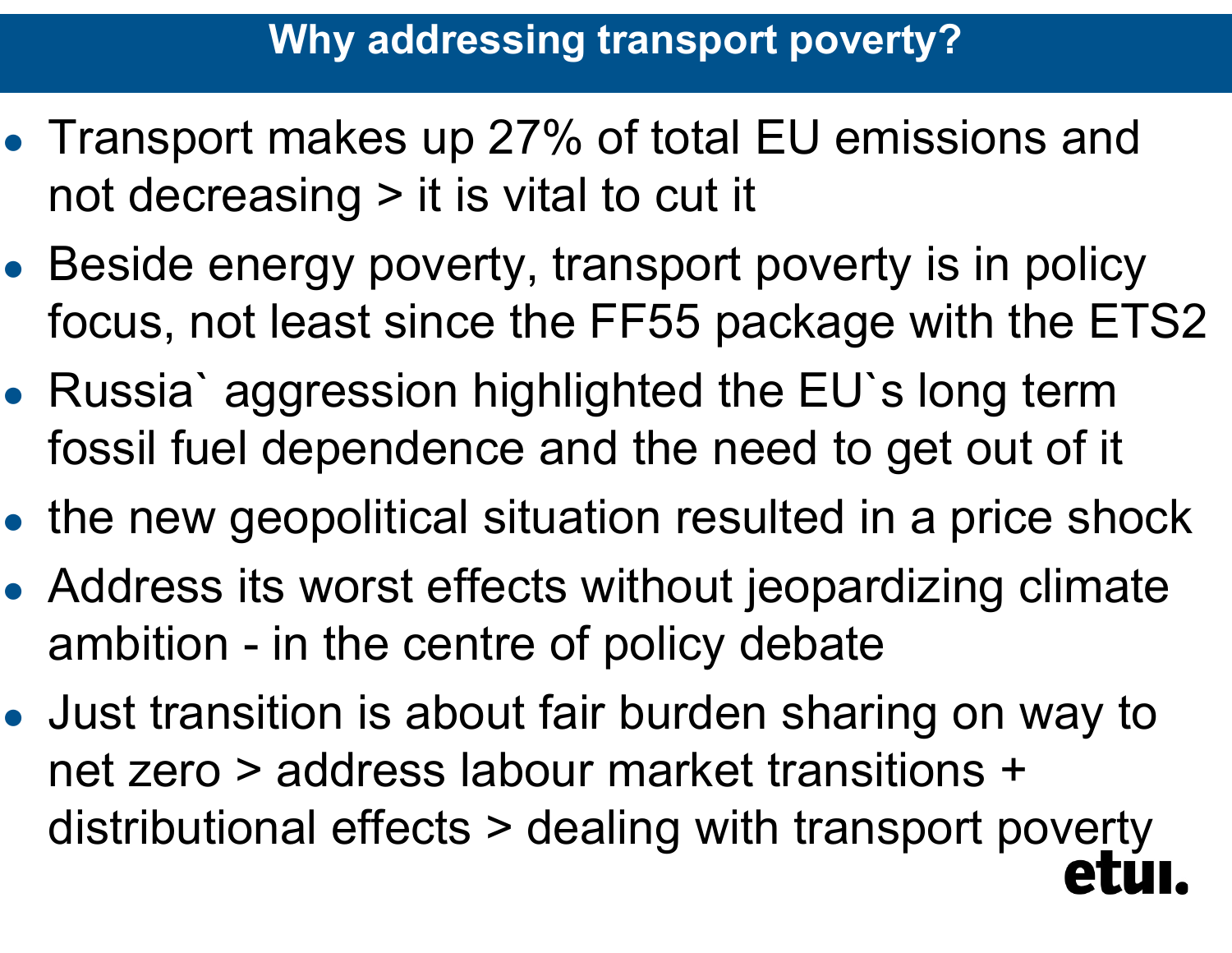# **Transport poverty (no official definition)**

Pmg mxih\$efmpox}\$s\$wexmvj}\$iziv}he}\$g sfmpox}\$riihw>

- •· Ezempefmux}\$j\$xerwtsv\$,wivzngiw\$jjivih-
- •· Eggiwwnfmpox}\$5j\$ps{\$gevfsr\$werwtsvs\$wspyxnsrw\$
- Xli\$gsw\$sv\$jjsvhefmpx}\$j\$xerwtsvx
- Xmq i\$vtirx\$xezippork\$
- •• Xli\$hiuyeg}\$j\$werwtsw\$wezip\$gsrhmmsrw

Transport disadvantage: missing opportunities in employment, participation in society

Key factors: high fuel expenditures, the phase-out of internal combustion engine cars, high costs for the replacement of internal combustion engine cars with ZEV, high costs or lack of availability of adequate, affordable public or alternative modes of transpor t

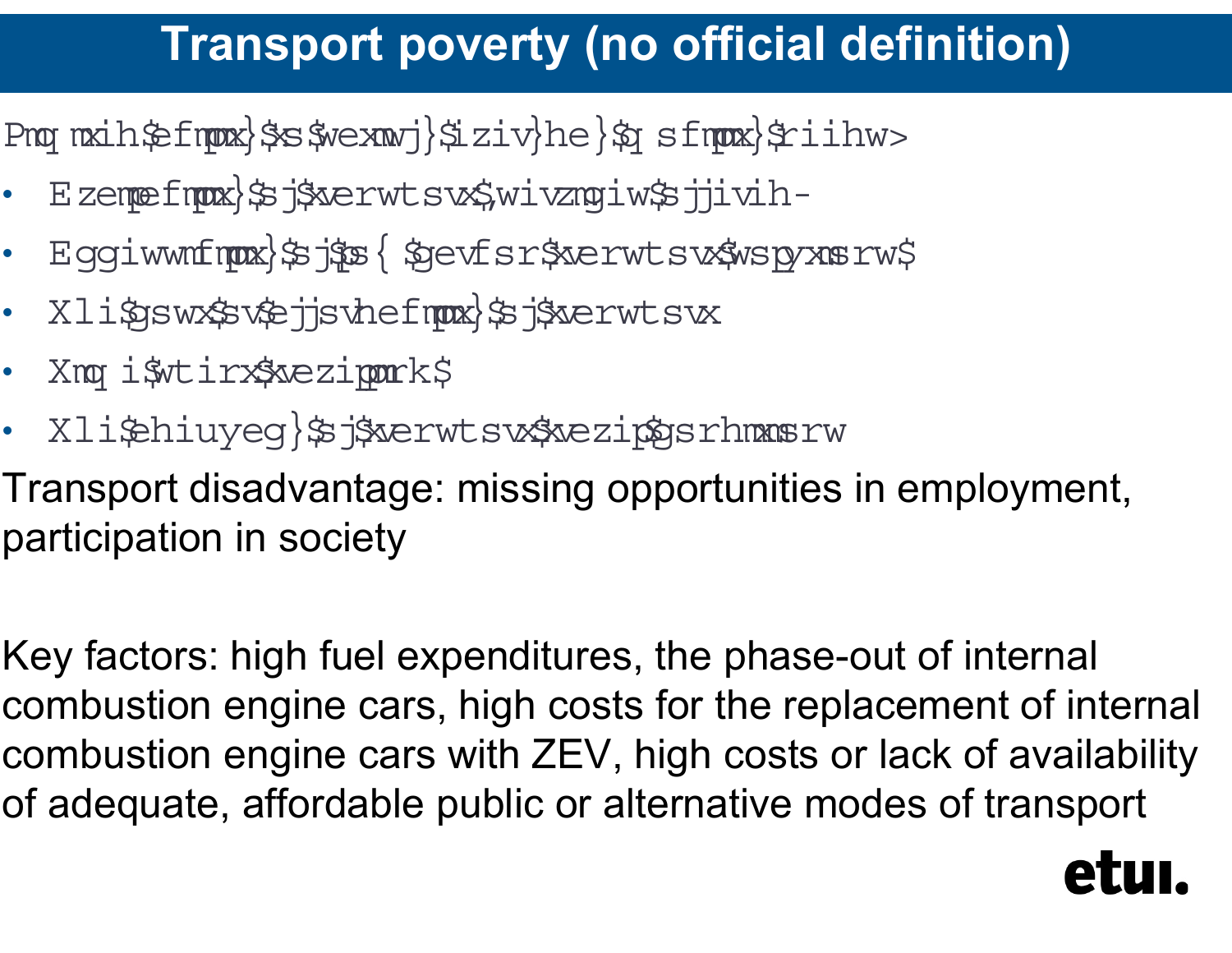## **Fuel price regressivity?**

- ● While for energy, price increases (market or carbon price related), are clearly degressive (hitting the poor most), this – at least at first glance - is not inevitable for transport fuel costs
- ● There is a general lack of data and research for indepth analysis
- ● Modelling results (by IEEP) show that it is not the lowest income decile where the share of transport fuel in household expenditure is the highest (but in the 4<sup>th</sup> and 5th decile) and there is a big urban/rural divide
- ● Poorer MS have higher shares (as the example for Poland shows)

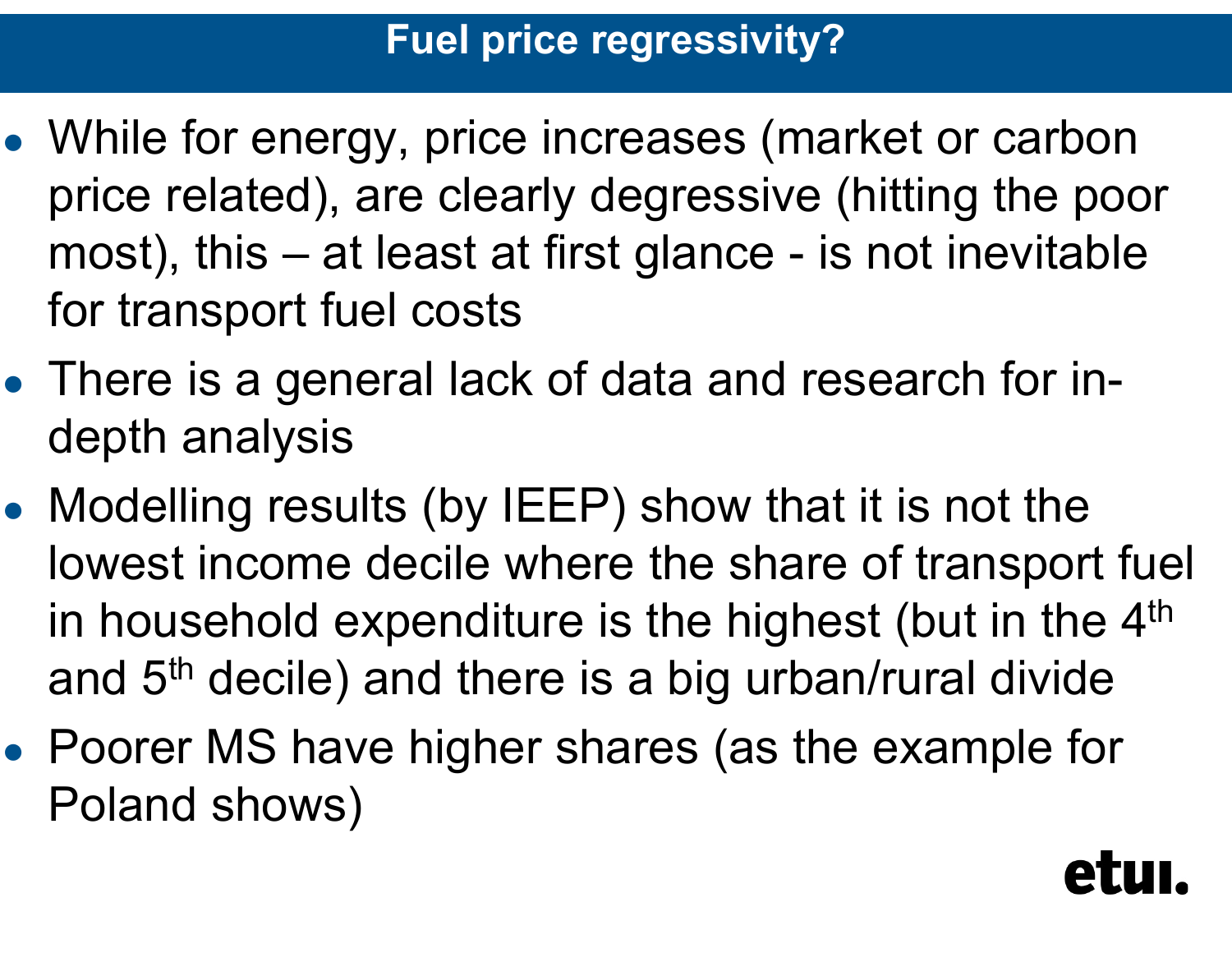## Share of transport fuels in household expenditure by income deciles in the EU27

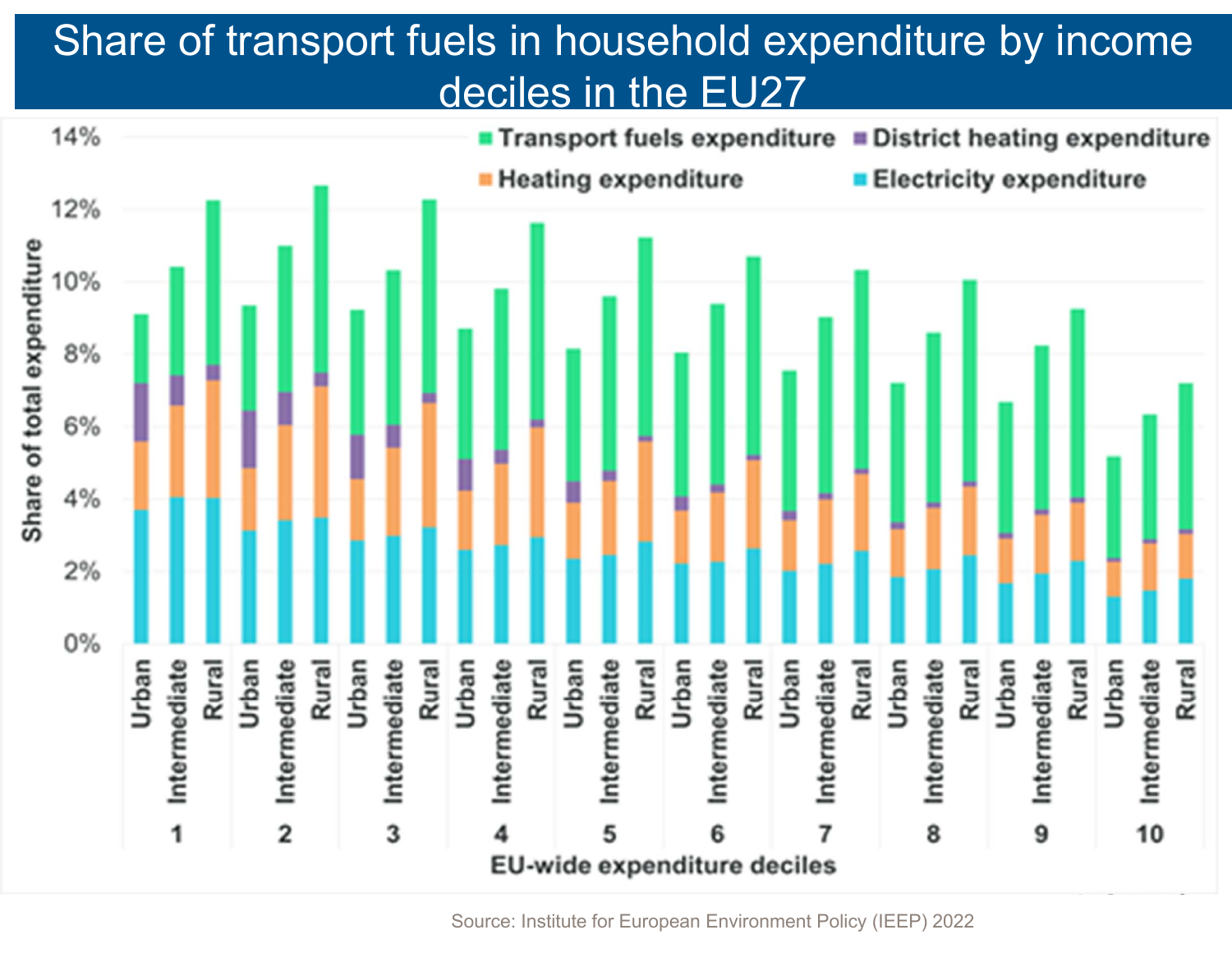## Share of transport fuel in household expenditure, Poland

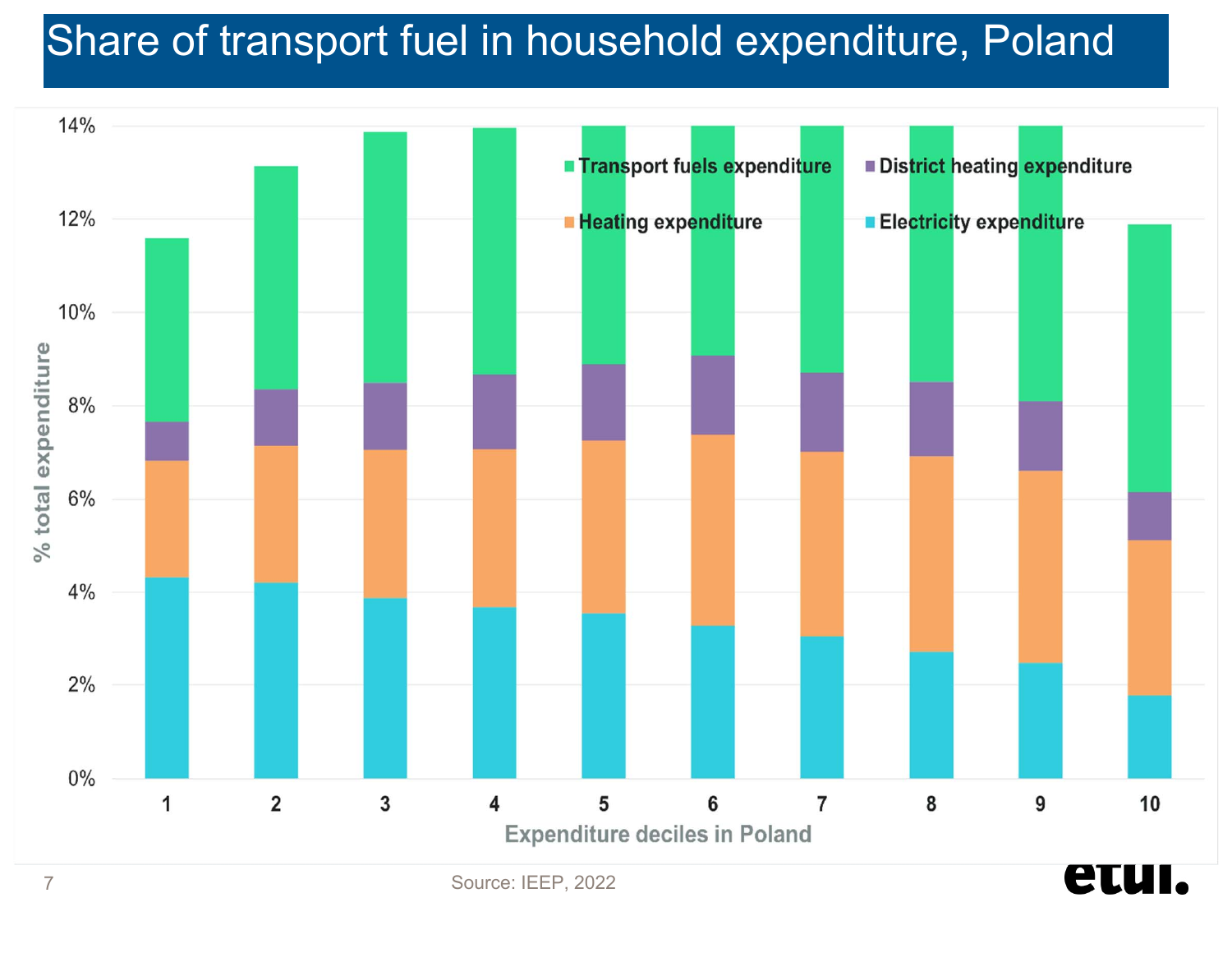## Illustration: transport costs 14% of average household expenditure in UK – 75% car related

Household transport expenditure: UK, nominal prices



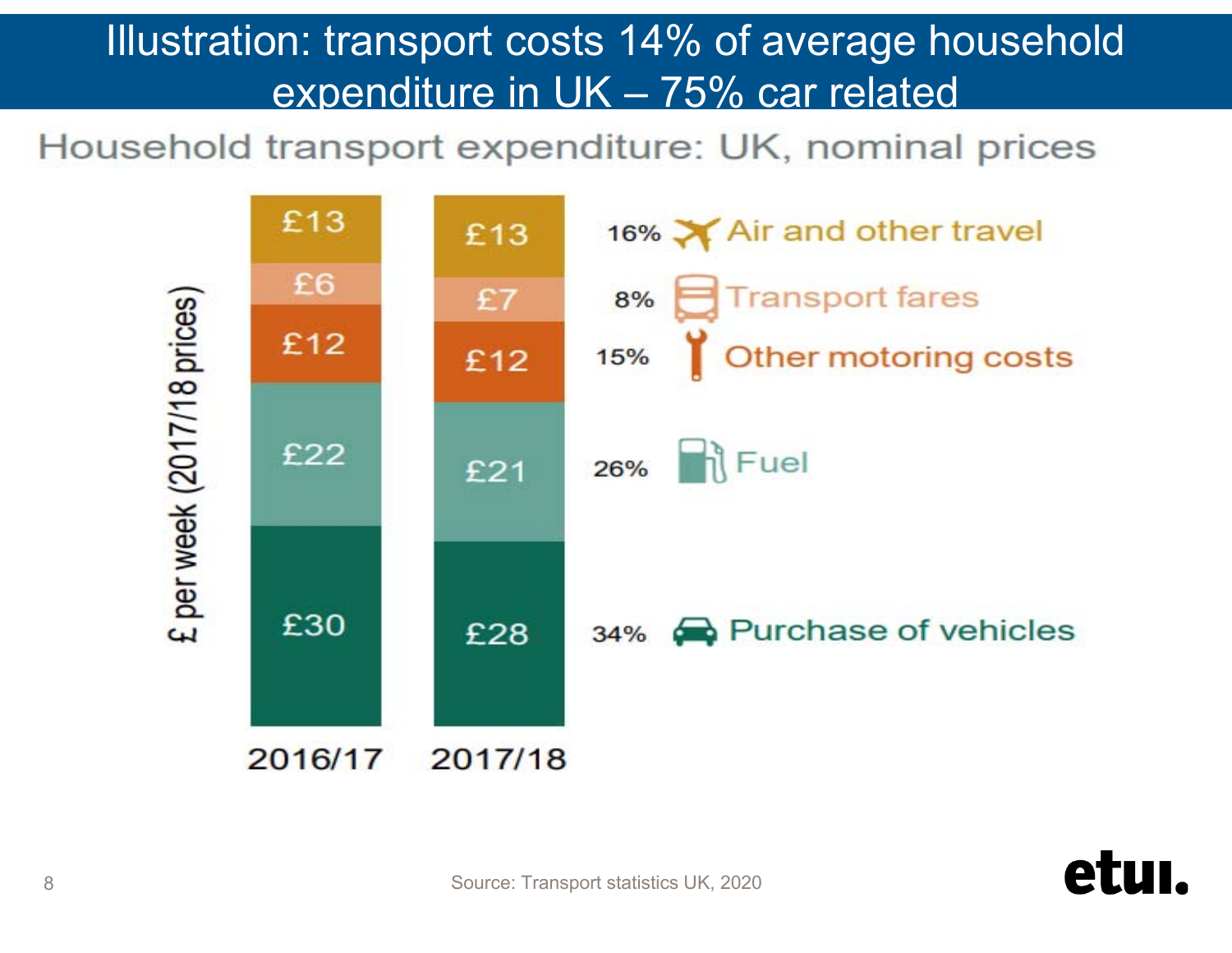### **Motorization and income**

- UK data show that while total transport costs make up 14% of household expenditure (higher than EU average), 75% of this is due to car related costs
- The EU motorization rate (2020) is 569 cars per 1,000 inhabitants, Luxembourg on top (694 per 1,000 people) and Latvia lowest (342).
- In Hungary and Latvia half of all households do not own a car, while more than 31% of French families have two cars
- Car ownership is still more determined by income than choice
- Average age of cars (2019) was 11.5 years in the EU, ranging from Luxembourg (6.5) to Lithuania (16.8)
- Lower income MS and persons have older less fuel-efficient cars

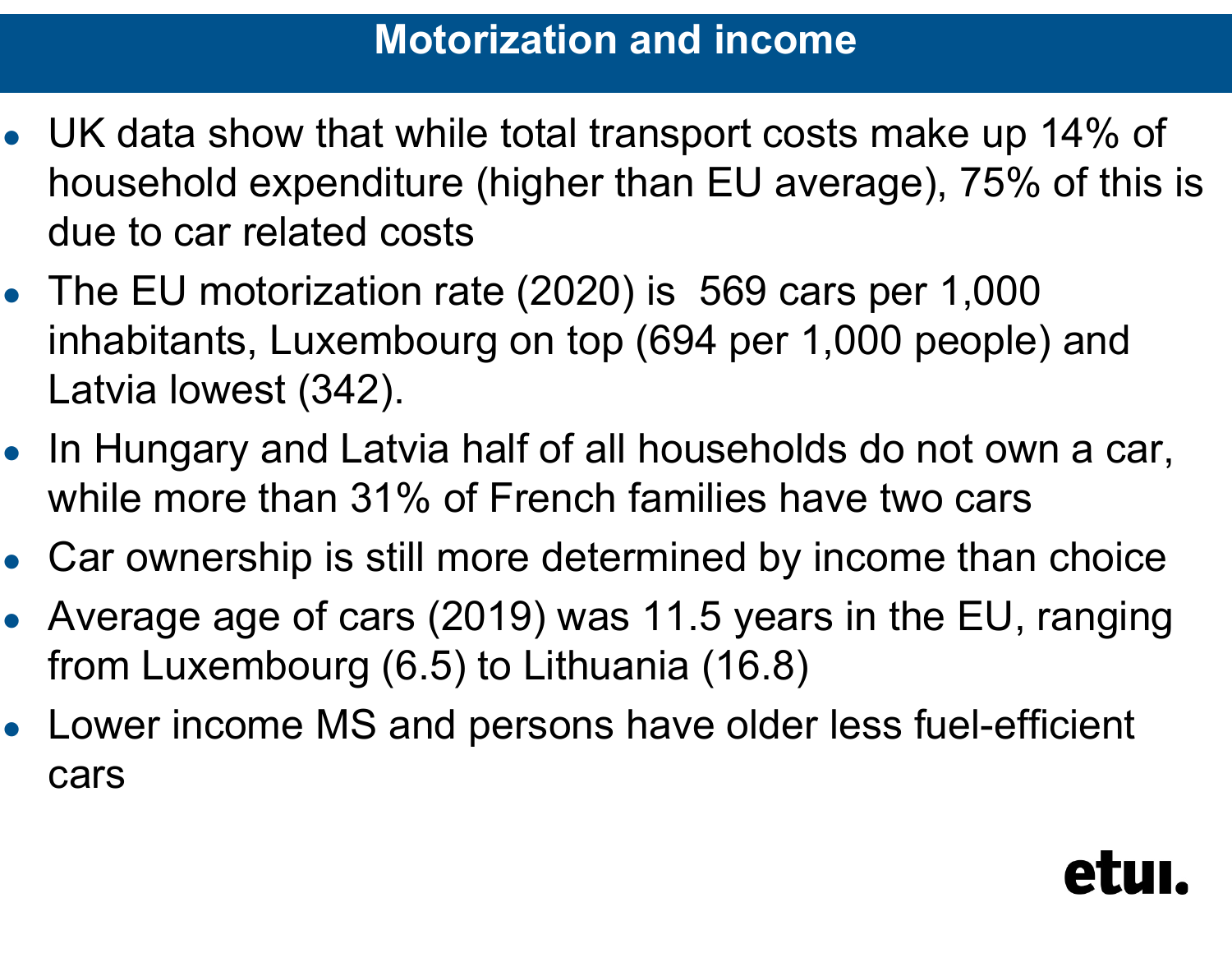## **Fossil fuel trap**

- While it is not the 10<sup>th</sup> income decile where the share of fuel costs is highest, this is mostly due to the fact that they cannot afford one and using public transport is the only way of mobility
- Those in the lower income segments (and MS) that own a car, do have older cars with higher emissions and consumption
- Fuel price increases (due to climate policy or market forces) hit them most as they are in a locked-in situation
- Lower income people hit most by fuel price hikes cannot afford new fuel efficient cars, not to speak about hybrids or BEV
- Subsidies and incentives for the purchase of BEVs or hybrids are benefitting the rich
- ● Individual mobility cannot become the privilege of the rich, while poorer individuals confined to public transport (as it is)

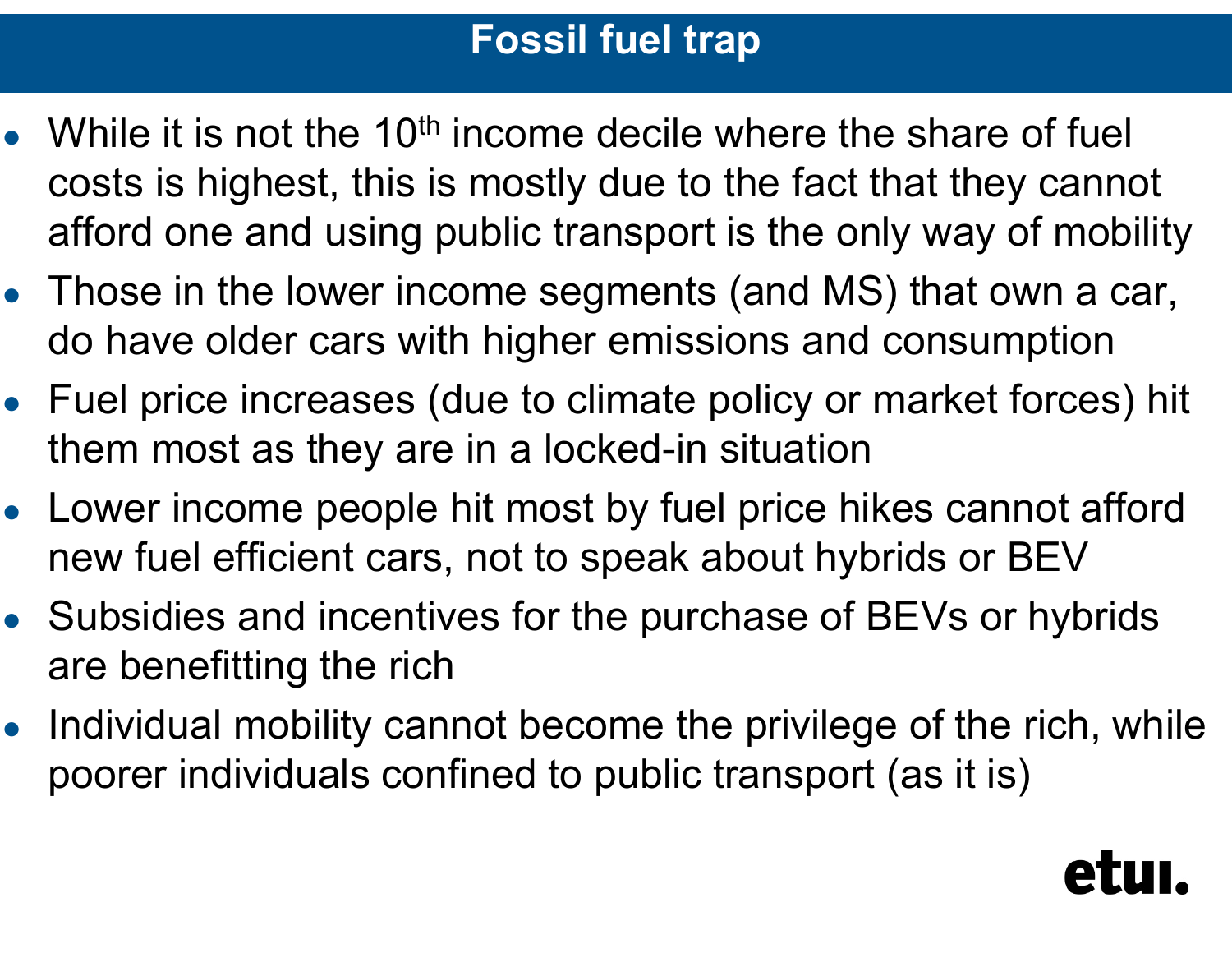- Simulations for the prospective ETS2 show that when revenues from a higher carbon price are being recycled at 100% to the lowest 50% income groups, the lowest decile receives a welfare gain of 2.5% and only the highest five deciles pay somewhat more
- If the Social Climate Fund recycles 25%, the lowest income group marginally benefits, but the middle-income deciles have the biggest burden
- If carefully designed, these polluter pays instruments can both fight inequality and the climate crisis
- This also delivers lessons for dealing with market-based price hikes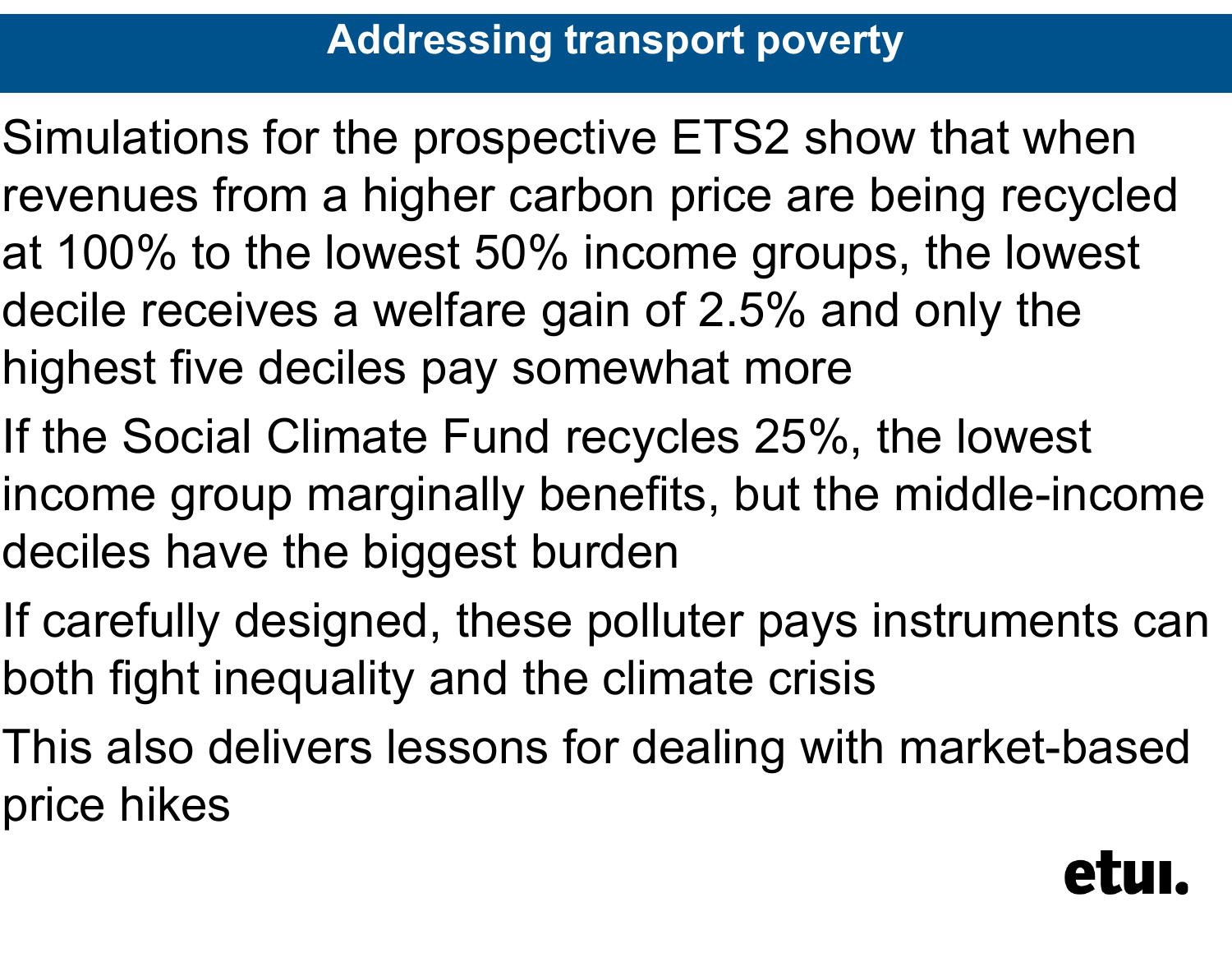#### **New inequalities: Electric cars (+support) for the rich**

GDP / capita (EUR)

#### **%BEV sales in car sales GDP/Cap (EUR)**

% BEV in new car sales (2020)



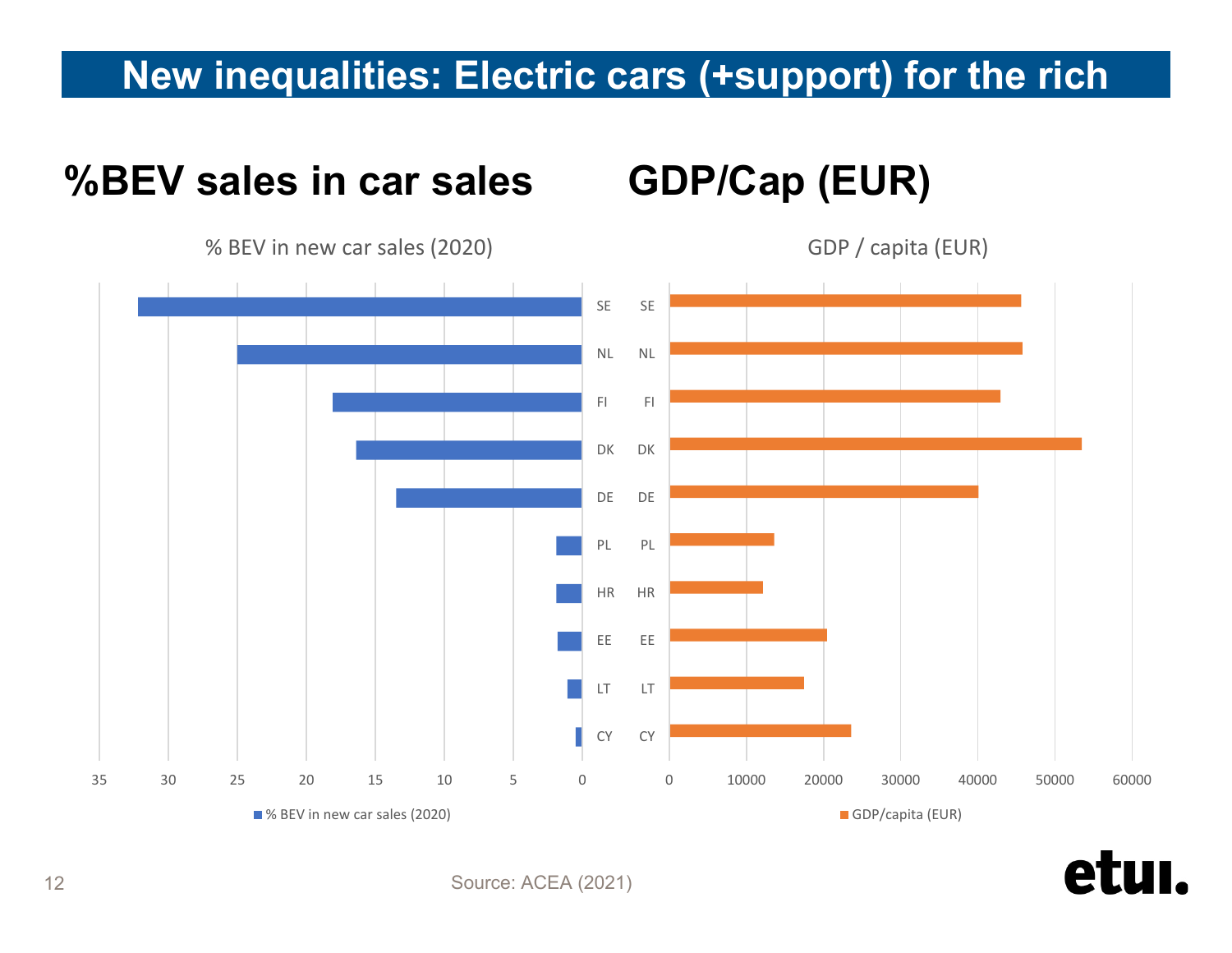## **Challenge of vehicle fleet change**

- ● Inequality in mobility, both within and between countries, due to the lack of affordability of lowemission vehicles (and lack of availability of public charging stations) will be a huge challenge in the transition to a more sustainable mobility pattern.
- ● Car fleet change will require the replacement of tens of millions of older internal combustion engine-driven vehicles. Lower-income groups cannot afford this.
- ● Even if corporate fleet change can become driver of electrification, it takes time for the build-up of secondhand BEV markets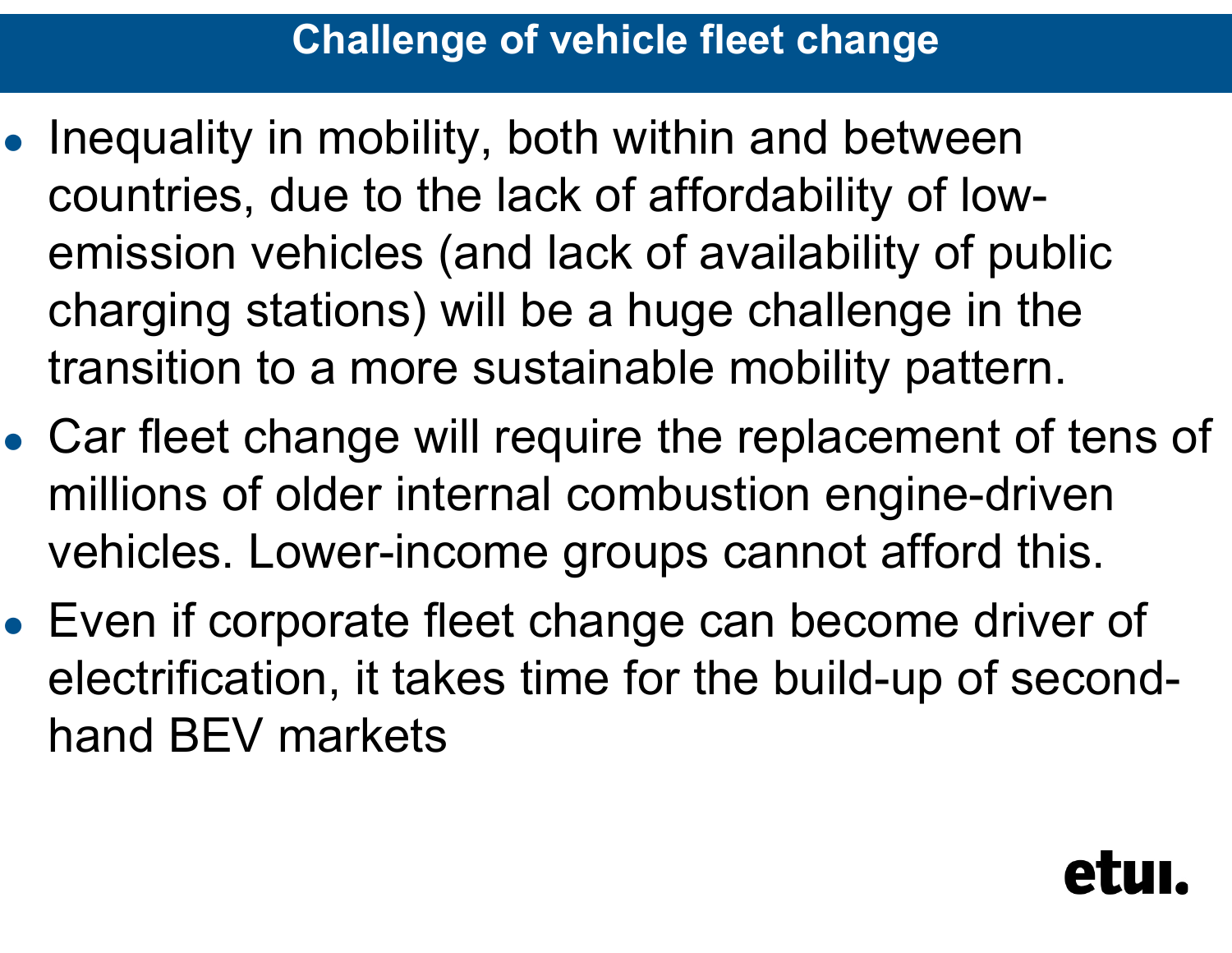- ● Public transport should play a key role in sustainable and fair mobility
- ●• Its density, accessibility, quality and price is far from being able to pose an alternative
- ●• Investments into public transport had been neglected due also to lengthy austerity
- Rural areas need special attention
- ● Demand-responsive transport (DRT) - roughly 150 different types (not only ridesharing or car pooling).
- ● public fleets of vans (or shuttles) designed for ridesharing, coordinated centrally and embedded in the public transport network